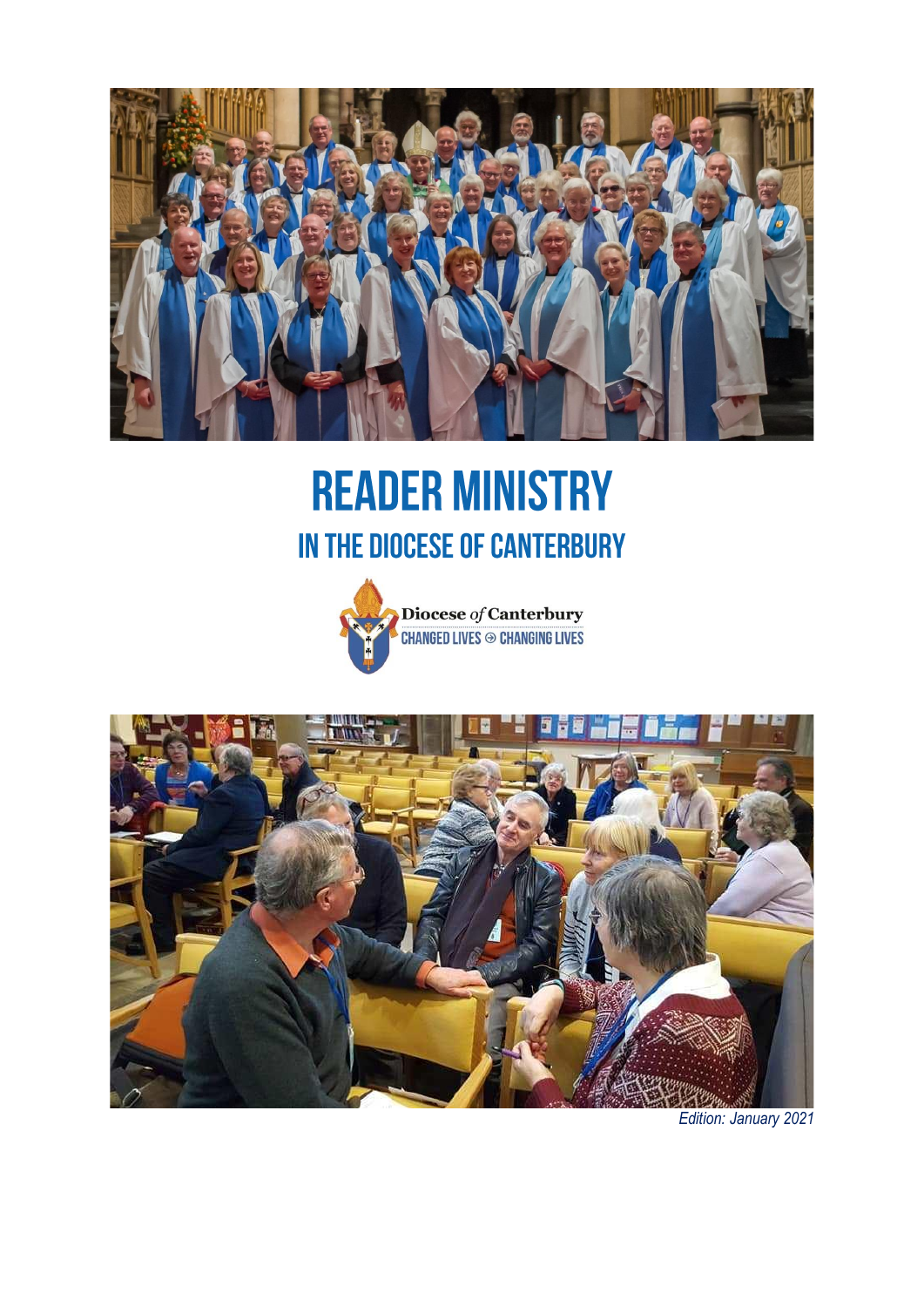### **Introduction**

Readers are ministers of the Word with a passion for communicating the Gospel. They normally work as part of a team alongside clergy and other lay ministries to serve the church and community. They minister in a variety of ways according to their individual gifts, circumstances and experience. Some work in sectors such as hospital or prison chaplaincy; others find that their ministry is primarily focused in their place of work or across a social network.

There are around 150 active Readers serving across the diocese, including 10 in training. Every deanery has at least 3 Readers.

This brochure provides a snapshot of Reader ministry in the diocese.

### **What do Readers do?**

The ministry of a Reader is a Call from God to serve the church and world as a lay minister; this is an extension of their Call to discipleship. As ministers of the Word, Readers are often to be found leading worship, preaching and teaching in church. However, there are three aspects which can be found in the way Readers express ministry:

- enabling mission in everyday life, not just in church
- teaching the faith in all walks of life
- leading in church and society

These three foci are at the heart of the renewed vision for Reader ministry. Readers are equipped for this ministry in their initial training and continued ministerial development as lifelong learners.

Some Readers are authorized for funeral ministry.

#### **The Discernment and Selection process**

Potential candidates for Reader ministry will have felt a sense of calling by God which may also have been noticed by the clergy and people in their local church community. It is best to discuss this with your parish priest as well as contacting the Diocesan Warden of Readers for advice. Potential candidates may also find it helpful to attend an exploring vocation course designed to assist them in discerning their call from God.

The Bishop says,

My brothers and sisters, God has called us into the fellowship of the universal Church. As members of his body, Christ calls us to minister together in his name and, according to our gifts, to be instruments of his love in the world.

Readers are called to a ministry of the word, preaching and teaching, inspiring others to follow the way of Christ, and calling them to share in the good news of the kingdom.

They are called to a liturgical ministry, leading worship, proclaiming the gospel story and helping God's people to greet their living Lord, so that they may worship him, praise him and live by his commands.

*Introduction to the service of admission and licensing of Readers, Common Worship*



As part of the discernment process a Reader Vocations Adviser will meet with the potential candidate and their incumbent to consider whether or not to explore Reader ministry further.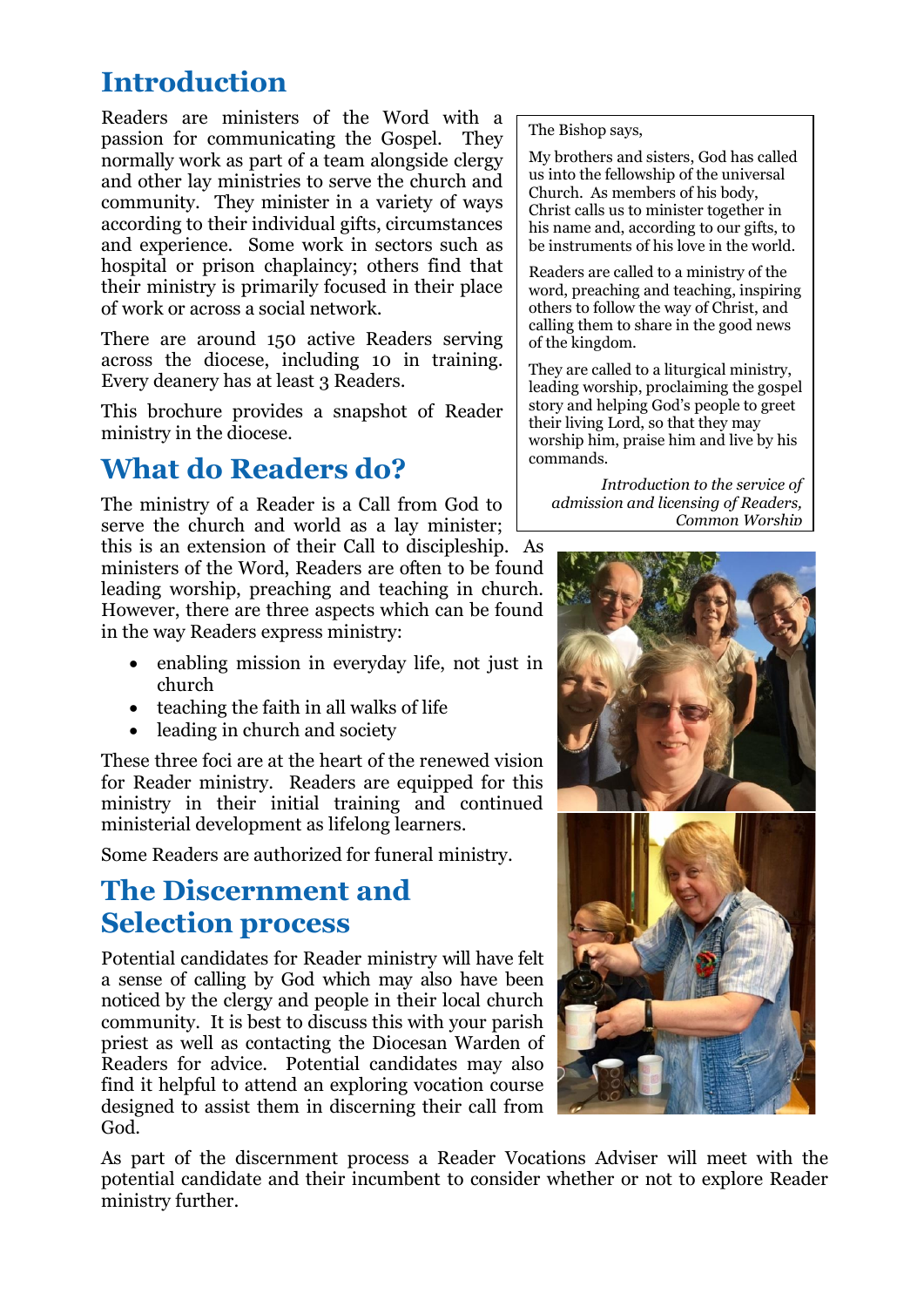Reader candidates will be invited to attend a Diocesan Selection Panel which normally takes place in June at Canterbury. The parish priest will be asked to provide a personal reference and the candidate will also need support from their Parochial Church Council (PCC).

The Selection Panel is responsible for deciding whether to recommend a candidate to the Bishop for training. The Panel is looking for:

- discipleship someone who is an active disciple seeking to grow more Christ-like as they mature in the faith; this will include a commitment to individual bible study and prayer whilst being rooted in a local worshipping community
- calling someone who clearly feels called by God to serve in the church and wider community as a 'commissioned' lay minister; this calling will have been affirmed by the local church
- encourager someone who encourages others to grow in their discipleship and strives to make new disciples
- potential someone who has the potential for growth as their discipleship becomes shaped by their calling and formation as a lay minister
- capacity someone who has the capacity to undertake the academic study and formational training

It's important to note that the Selection Panel isn't looking for the 'finished article' at this stage.



The two year Licensed Lay Ministry course is delivered by St Augustine's College of Theology leading to a Certificate in Theology accredited by the University of Durham as part of the National Common Awards scheme.

There are two elements to the course: core modules and Reader-specific modules. The core modules may be undertaken by attending evening classes or teaching days plus one Saturday School each year. Reader-specific training consists of an annual Residential weekend and Study days. Students are also required to participate in tutorial groups which provide additional support, encouragement and formational learning.

Here is a summary of the minimum commitment:

- 28 evening classes (or 14 teaching days) and 3 Study days per year (requiring at least 10 hours private study per week during term time).
- 1 Saturday School and 1 Residential Weekend per year.
- 4 tutorial group sessions and 1 individual meeting with tutor per year.

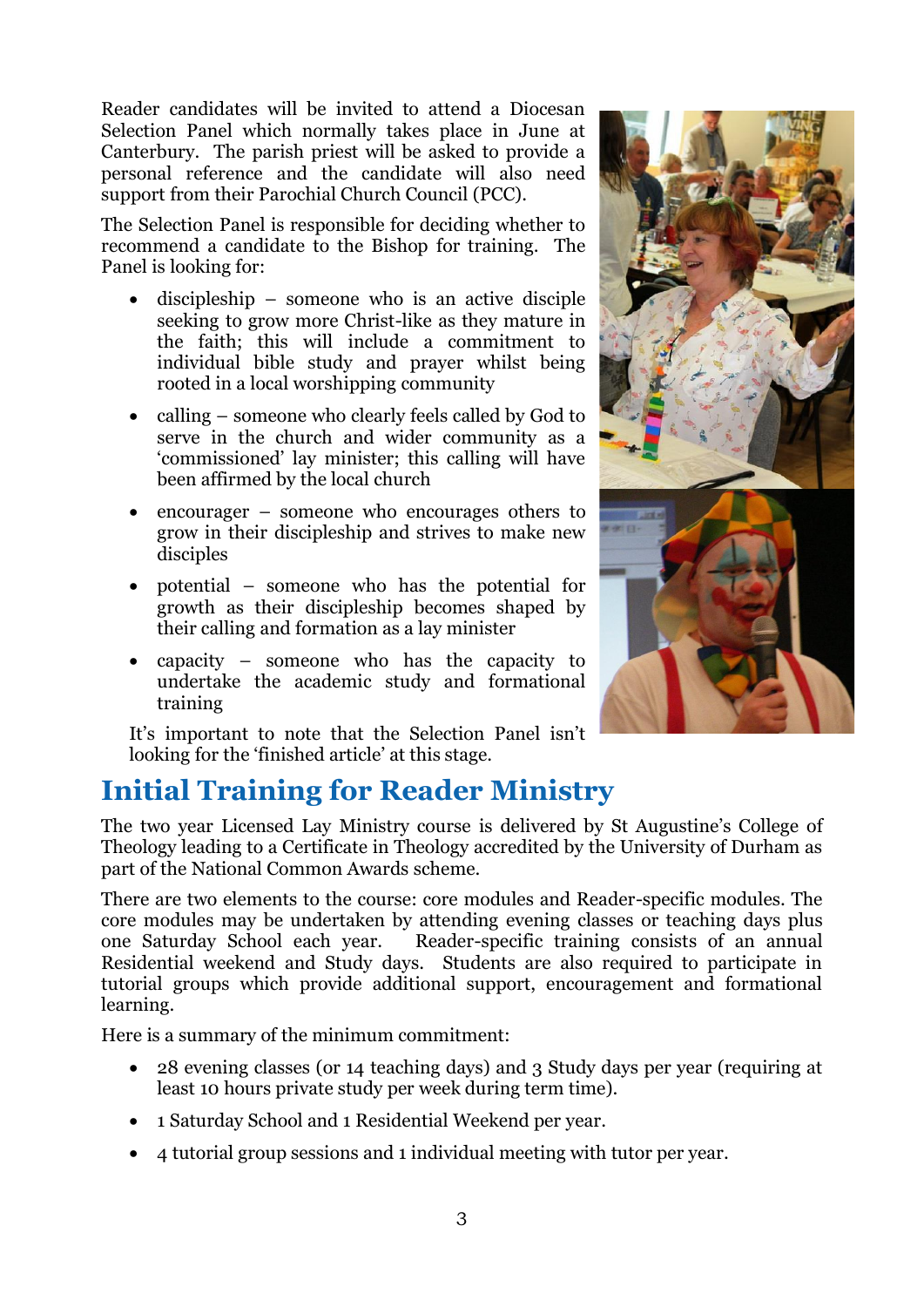### **Admission and Licensing**

After successfully completing the initial training course, students are admitted to the office of Reader by the Bishop and licensed for ministry; this normally takes place in the Cathedral at the Celebration of Reader Ministry service in September each year.

Readers are licensed to their deanery under the nomination of their incumbent; licenses are open-ended and continue until circumstances change which necessitate a new license.



#### **Post-licensing Training and Continued Ministerial Development**

Following initial training new Readers continue their ministerial formation mostly incontext and under the supervision of their local incumbent. This involves actionlearning and some further theological study. Specialized ministry training may be provided as appropriate, eg funerals and bereavement, schools, older people, etc.

A range of seminars, lectures and workshops are provided by the Diocese throughout the year and is available to clergy, lay ministers and those in training without charge.

### **Ministry Agreement and Review**

All Readers in active ministry are required to have a written ministry agreement with their incumbent; this agreement is subject to annual review. The annual review meeting should take place before the spring and provides an opportunity for reflection as well as identifying areas for continued ministerial development (CMD). Useful statistical information (types of services taken, areas of ministry etc) is also gathered as part of the process.

### **Safeguarding**

All Readers in active ministry must have a current Disclosure and Barring service (DBS) enhanced check and have undertaken mandatory training within three years.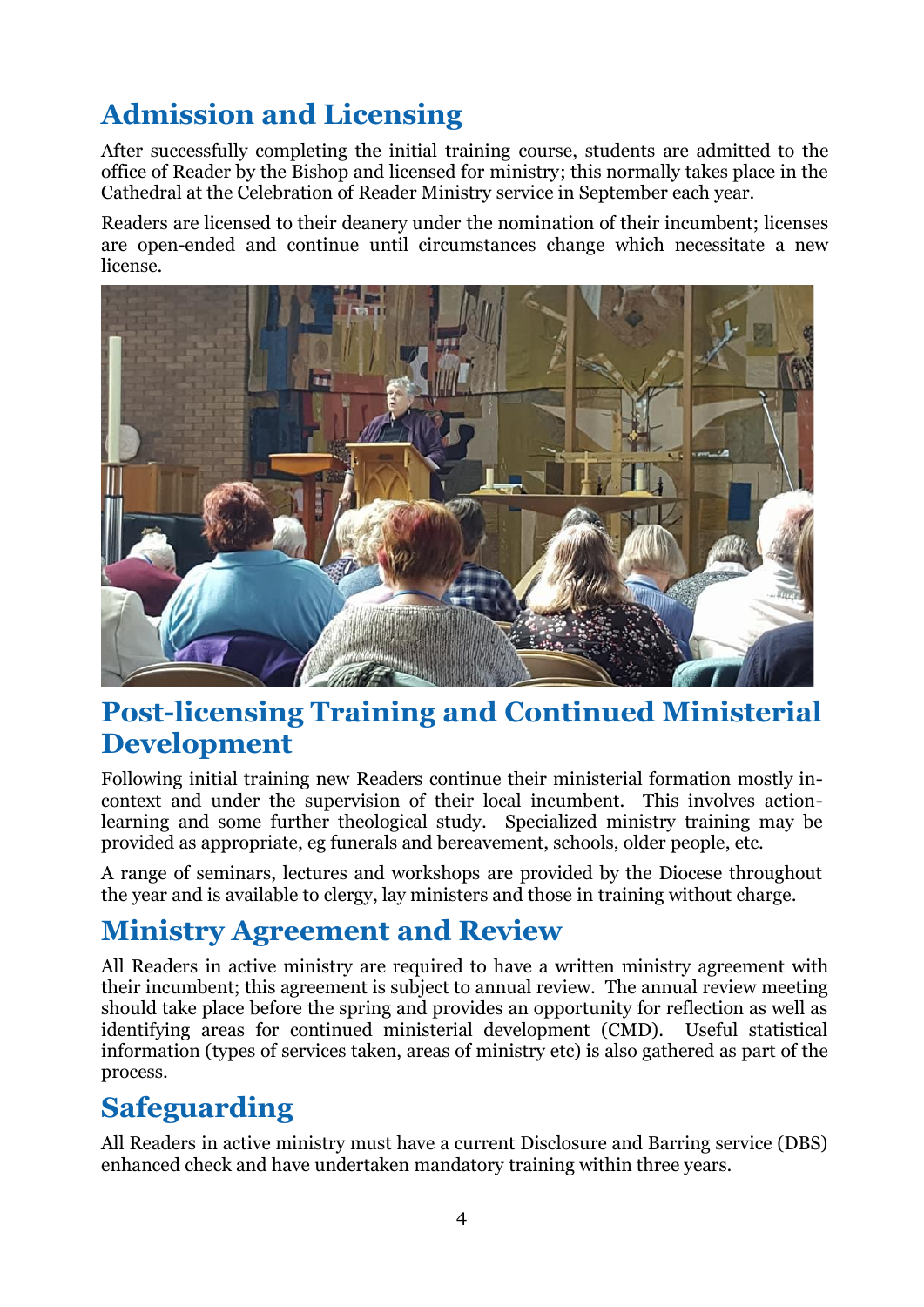#### **Transfers into and within the Diocese**

Admitted Readers arriving into the Diocese may seek to be licensed. It is normal procedure to allow a settling in period before proceeding. Where a Reader moves parish or deanery a similar process is begun. The Warden of Readers is available for further advice.

#### **Ministry Breaks**

Sometimes a Reader may wish to take a temporary or indefinite break from active ministry; this may be for a variety of reasons. In all cases the Warden of Readers should be consulted and is available for further advice.

#### **Retirement from active Ministry**



When a Reader wishes to retire permanently from regular active ministry, the Warden of Readers is to be informed. The Bishop may grant the title 'Reader Emeritus' in recognition of the service given by the individual.

*Nigel Collins, Diocesan Warden of Readers, January 2020*

#### **Appendices:**

Appendix A – The Duties of Readers (an extract from the Bishops' Regulations)

Appendix B – Canon E4 of Readers

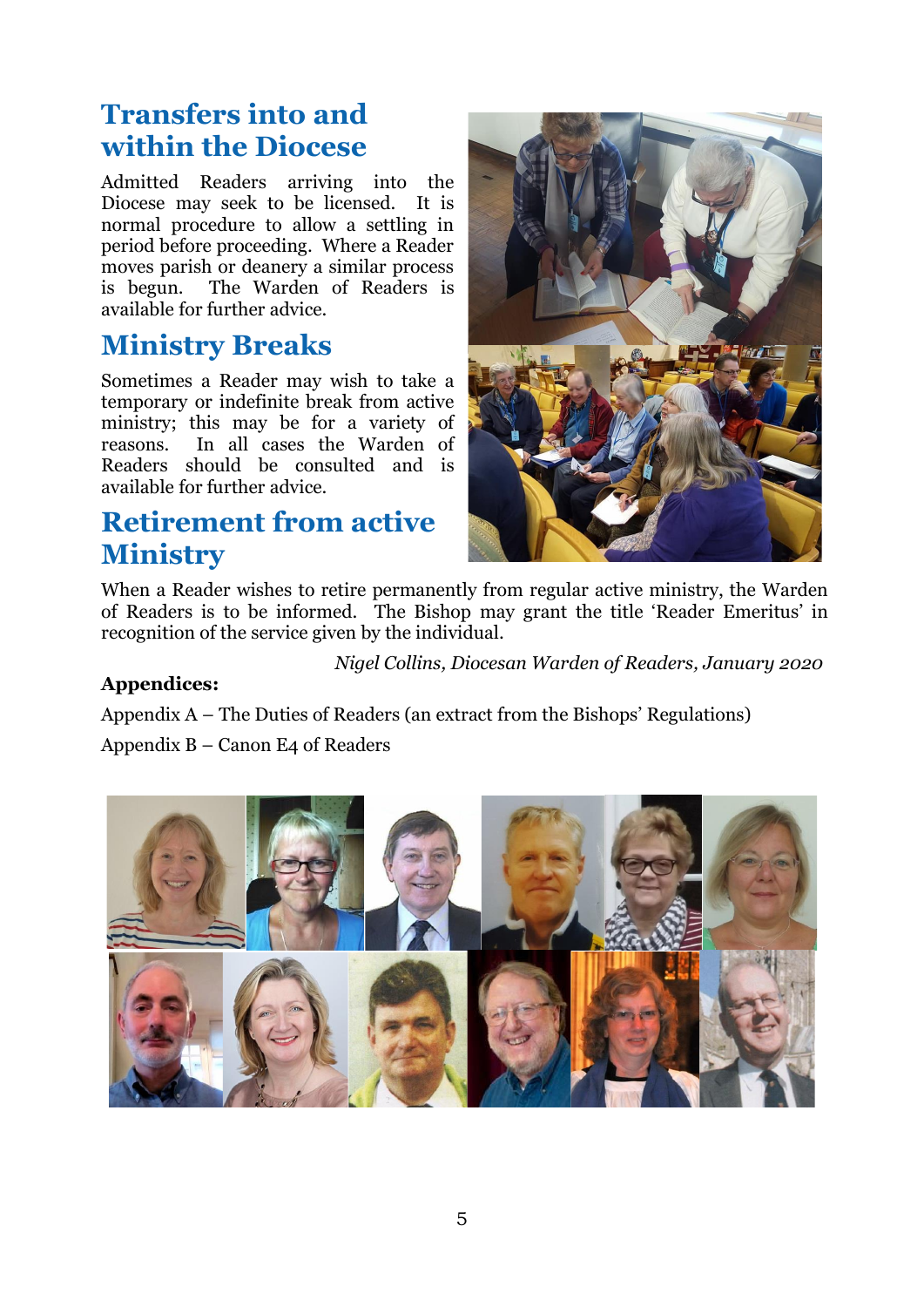## **Appendix A – The Duties of Readers**

Ref: Bishops' Regulations for Readers 2000

The ministry of Readers in the Church of England is governed by Canons E4, E5 and E6 which are reproduced below.

- 1.1 The primary duties of Readers are to preach and teach, and to conduct or assist in conducting worship.
- 1.2 Readers assist in the pastoral, evangelistic and liturgical work of the Church in the parish or area where they are licensed or have the bishop's written permission to officiate in so far as their licence or written permission allows, and in accordance with what is agreed with the minister to whom they are responsible.
- 1.3 The lawful duties of a Reader as set out in Canon E4 are as follows:
	- a. To preach at any service;
	- b. To lead worship including Morning and Evening Prayer, appropriate parts of the Holy Communion service, and such other services as may be authorised or allowed by the Canons of the Church of England or approved by the bishop, including a service with Communion by Extension;
	- c. To read the Old or New Testament readings, Epistle or Gospel at any service, to lead intercessions, to receive and present the offerings of the people, to distribute the consecrated bread and wine to the people, to take Communion to the sick and housebound and to publish the banns of marriage in the absence of the priest;
	- d. To officiate at funeral services (but only with the goodwill of the person responsible) provided that the Reader is authorised by the bishop to do so, and is invited by the minister of the parish or place (or, during a vacancy, the area dean);
	- e. To undertake pastoral and educational work;
	- f. To give such other assistance to any minster as the bishop may direct.
- 1.4 Readers may not:
	- a. Officiate at the sacrament of baptism except in an emergency situation when it is lawful for a lay person to baptise;
	- b. Officiate at a marriage service;
	- c. Pronounce the Absolution or give a Blessing but should use an authorised alternative form of words.
- 1.5 Readers may accept invitations to take part in services in a church of another denomination to which the Church of England (Ecumenical Relations) Measure 1988 applies provided that the duties they undertake in the services are the same or similar to those they are authorised to perform in the Church of England. Readers should obtain the approval of the incumbent of the parish where the service is to take place or, where they intend to participate regularly in such a service, of the bishop of the diocese and the PCC of the parish where the service is to take place.